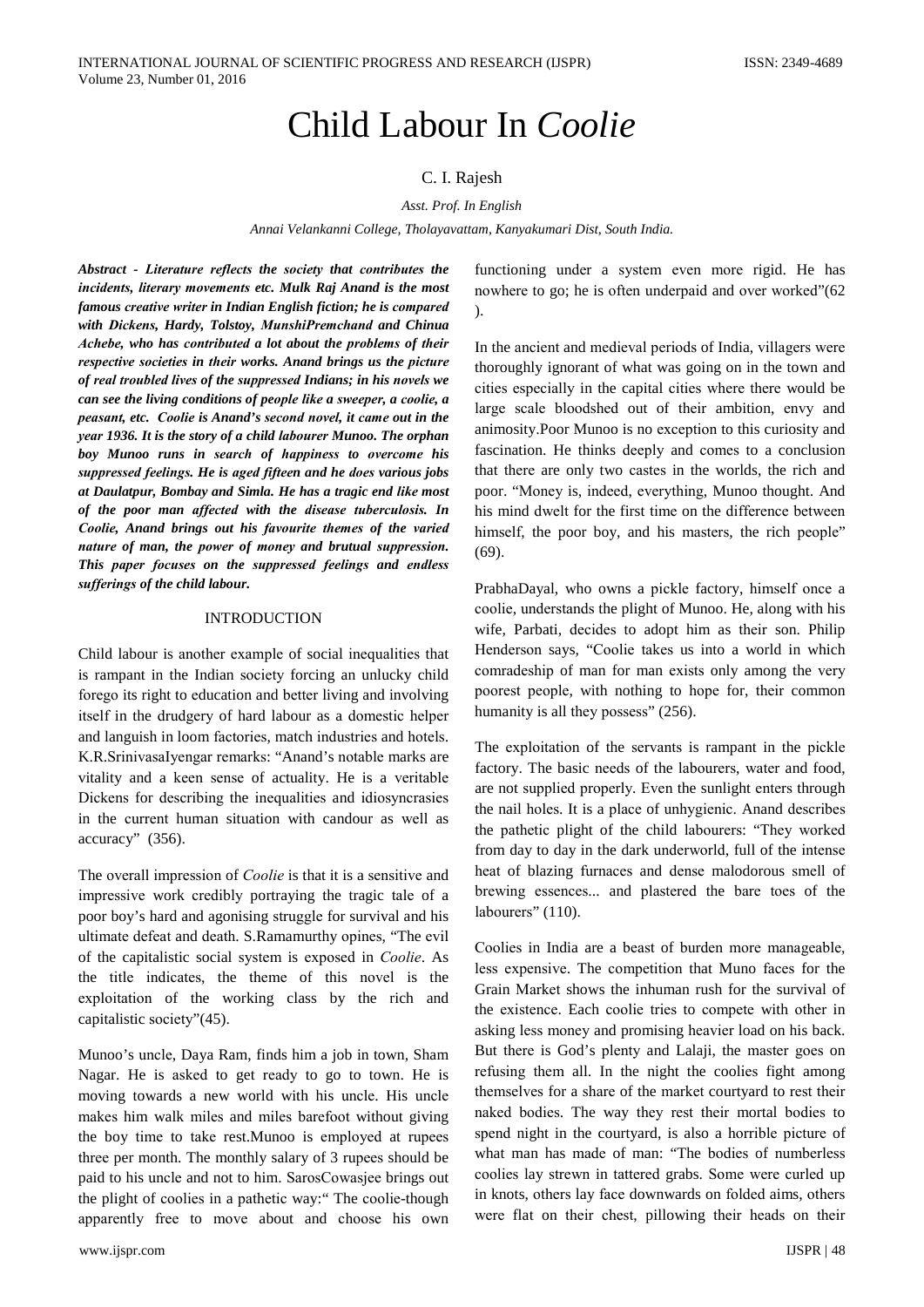bundle of boxes, others crouched into corners talking, others still huddled together" (188).

The life in the pickle factory is inhuman. Hard work and low-wages dehumanise the coolies. Moreover, the treatment they receive from the factory officers is also disgusting. Back the factory, they have no space to lay their tried bodies to rest. They are homeless. Like gipsies they have no permanent abode. They use courtyards, shops, filmsy huts and footpaths along the dirty drains for rest. Flies, mosquitoes and other nocturnal insects are companions to him. The novelist's comment in this regard is illuminating: "Pressed against these were the bodies of the coolies, coloured like the earth on which they lay snoring or crouching round a communal hubble-bubble, or shifting to explore a patch clear of puddles on which to rest" (137).

Anand discovers in the life of coolies a real world of shocking miseries. A life that of Munoo, deprived of its courage and healthy passion cannot produce anything creative. Even the best moments of Munoo's life marred are by thought: "We belong to suffering, We belong to suffering, My love" (247).

When the labourer is not paid well, his wages will not meet the maintenance of his family. And when his employers enjoy enormous advantages at his cost, humanity suffers. Society should have gone on well, had the workers been well paid and not mercilessly exploited. Anand has been personally affected by the sufferings of the labourers in his life. He projects their tribulations with avowed purpose in his creative works for the whole world to witness. Moreover, to justify their purposes and strengthen his natural sympathy towards the working class, his vision has been sharpened by the principles of Marxism and communistic ideals.

The important message of the novel is made evident through Munoo's experiences in Daulatpur and Bombay. Anand's social criticism focuses on the exploitation of the poor by rich. Everything that happens in the pickle factory at Daulatpur and in Sir George White Cotton Mills gives ample evidence to the economic exploitation.

Munoo's life in Bombay comes to an abrupt end on account of the involvement in a car accident. The person responsible for this accident is none other than an Anglo-Indian lady, Mrs.Mainwaring, who takes the boy all the way to Simla not out any sympathetic and humanitarian outlook but as necessity because she is in need of a boy servant.

Munoo has done nothing to deserve his fate. Bakha suffers because he is born an untouchable but Munoo is a victim of the evils of an exploiting economic social system. Both the

heroes are passive characters who do not act, but are acted upon by society. Munoo is ultimately destroyed by the blind social forces. His dearth is a powerful plea for social change. Coolie is clearly a social tragedy in which propaganda and art are welded together to produce a good novel, a novel of social protest.

Through the character of Munoo, the novelist gives a graphic description of how the poor and downtrodden underprivileged are put to enormous suffering and humiliation at the hands of their employers like BabuNathoo Ram and the sharp-tongued shrewdBibiji, Ganpat in the pickle jam factory in Daulatpur and foreman Jimmie Thomas of the cotton factory. They have no compassion for the unfortunate people who come to work under them. The unlucky people like Munoo are treated everywhere as mere slaves or chattel.

Munoo, though born poor, would have developed into a healthy young man but for so many social pressures. He himself often says that he wants to live. It is not the death of a full grown man who has seen sorrow and joy, but that of a young boy who has not had a full share of everything in his life. His struggle for life, suffering and pain leave an indelible impression in the hearts of the readers.

If Munoo's health is good enough to withstand the hazards of life, he would have been a better man and would have survived the disasters. Munoo though born poor would have developed into a healthy young man but for so many social pressures. Sinha opines "Anand places Munoo...as a defenceless figure in a predominantly hostile world. Society is the great destroyer of Munoo and his life" (33).

Munoo is an innocent child who might have grown into a man of potentialities but by circumstances nipped him in the bud. He is the victim of social forces. Anand goes on detailing the misery of Munoo. This tragic denial of life to Munoo is caused by his poverty which is sole cause of his tragedy. His harrowing experiences and his untimely death are symbolic of a similar fate of millions of such men in India as well as in the world.

Though Munoo is put to a lot of suffering and humiliation, the striking feature of the boy is that he never grumbles, his buoyancy of spirit always keeps him cheerful. There is in him the desire to live despite his hard life and this desire keep him going. Despite all the difficulties heaped on him one after the other he has never given to the idea of committing suicide. Even in Simla, when he is confronted by a dreadful disease, he is not afraid that he would die. With his ability to adjust himself to others, Munoo would have risen in life but for the force of the circumstances and the inborn cruelty of those under whom he comes.